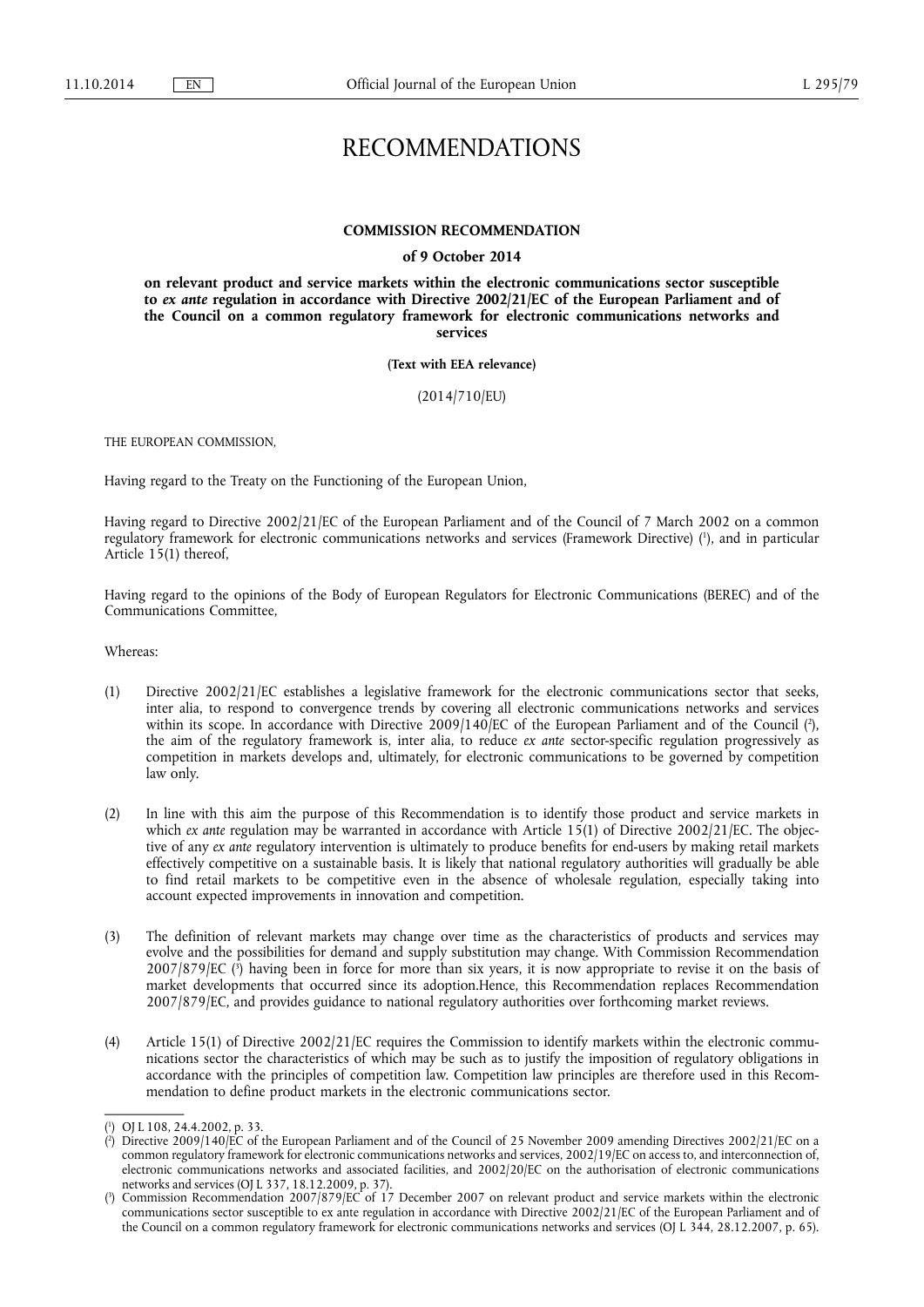(5) In accordance with Article 15(3) of Directive 2002/21/EC, it is for national regulatory authorities to define, in accordance with competition law and taking the utmost account of this Recommendation, relevant markets appropriate to national circumstances, in particular relevant geographic markets within their territory.

(6) In accordance with Article 16(3) of Directive 2002/21/EC, *ex ante* regulatory obligations are only imposed in markets that are not effectively competitive. As explained in recital 27 of the Directive, these are markets where there are one or more undertakings with significant market power and where national and EU competition law remedies alone are not sufficient to address the competition problem identified. Furthermore, an analysis of effective competition should include an analysis as to whether the market is prospectively competitive, and thus whether any lack of effective competition is durable.

- (7) For both the Commission and national regulatory authorities the starting point for the identification of wholesale markets susceptible to *ex ante* regulation is the analysis of corresponding retail markets. This retail analysis is done by taking into account demand-side and, where appropriate, supply-side substitutability from a forwardlooking perspective over a given time horizon. When defining relevant markets in accordance with Article 15(3) of Directive 2002/21/EC, national regulatory authorities should identify a geographic area where the conditions of competition are similar or sufficiently homogeneous and which can be distinguished from neighbouring areas in which the prevailing conditions of competition are appreciably different, having particular regard to the question whether the potential SMP operator acts uniformly across its network area or whether it faces appreciably different conditions of competition to a degree that its activities are constrained in some areas but not in others.
- (8) It should be assessed whether retail markets are effectively competitive from a forward-looking perspective in the absence of regulation based on a finding of significant market power. On the other hand, the analysis should take into account the effects of other types of regulation applicable to the relevant retail and related wholesale market(s) throughout the relevant period.
- (9) When carrying out a market analysis under Article 16 of Directive 2002/21/EC, the assessment of a market should be done from a forward-looking perspective, starting from existing market conditions. The analysis should assess whether the market is prospectively competitive and whether any lack of competition is durable, by taking into account expected or foreseeable market developments ( 1 ).
- (10) If the retail market concerned is not effectively competitive from a forward-looking perspective in the absence of *ex ante* regulation, the corresponding wholesale market(s) susceptible to *ex ante* regulation in line with Article 16 of Directive 2002/21/EC should be assessed. When analysing the boundaries and market power within (a) corresponding relevant wholesale market(s) to determine whether it is/they are effectively competitive, direct and indirect competitive constraints should be taken into account, irrespective of whether these constraints result from electronic communications networks, electronic communications services or other types of services or applications that are comparable from the end-users' perspective ( 2 ). On the other hand, if the retail market concerned is effectively competitive from a forward-looking perspective in the absence of *ex ante* wholesale regulation on the corresponding relevant market(s), this should lead the national regulatory authority to conclude that regulation is no longer needed at wholesale level. In such a case, the corresponding relevant wholesale market(s) should be assessed with a view to withdrawing *ex ante* regulation. Where wholesale markets are vertically linked in the supply chain, the wholesale market to be analysed first is the one that is most upstream from the retail market in question.
- (11) The wholesale markets listed in the Annex may have such characteristics as to justify *ex ante* regulation because overall they meet the following three cumulative criteria, which have also been used to identify markets susceptible to *ex ante* regulations in the previous versions of the Recommendation. The first criterion is the presence of high and non-transitory barriers to entry. However, given the dynamic character and functioning of electronic communications markets, possibilities to overcome barriers to entry within the relevant time horizon should also be taken into consideration when carrying out a prospective analysis to identify the relevant markets for possible *ex ante* regulation. The second criterion addresses whether a market structure tends towards effective competition

<sup>(</sup> 1 ) Point 20 of the Commission guidelines on market analysis and the assessment of significant market power under the Community regulatory framework for electronic communications networks and services (2002/C 165/03).

<sup>(</sup> 2 ) Such as for instance, over-the-top (OTT) services which although today may not be considered as direct substitutes to services provided by electronic communication service providers, technological developments are likely to result in their a continuous expansion in the coming years.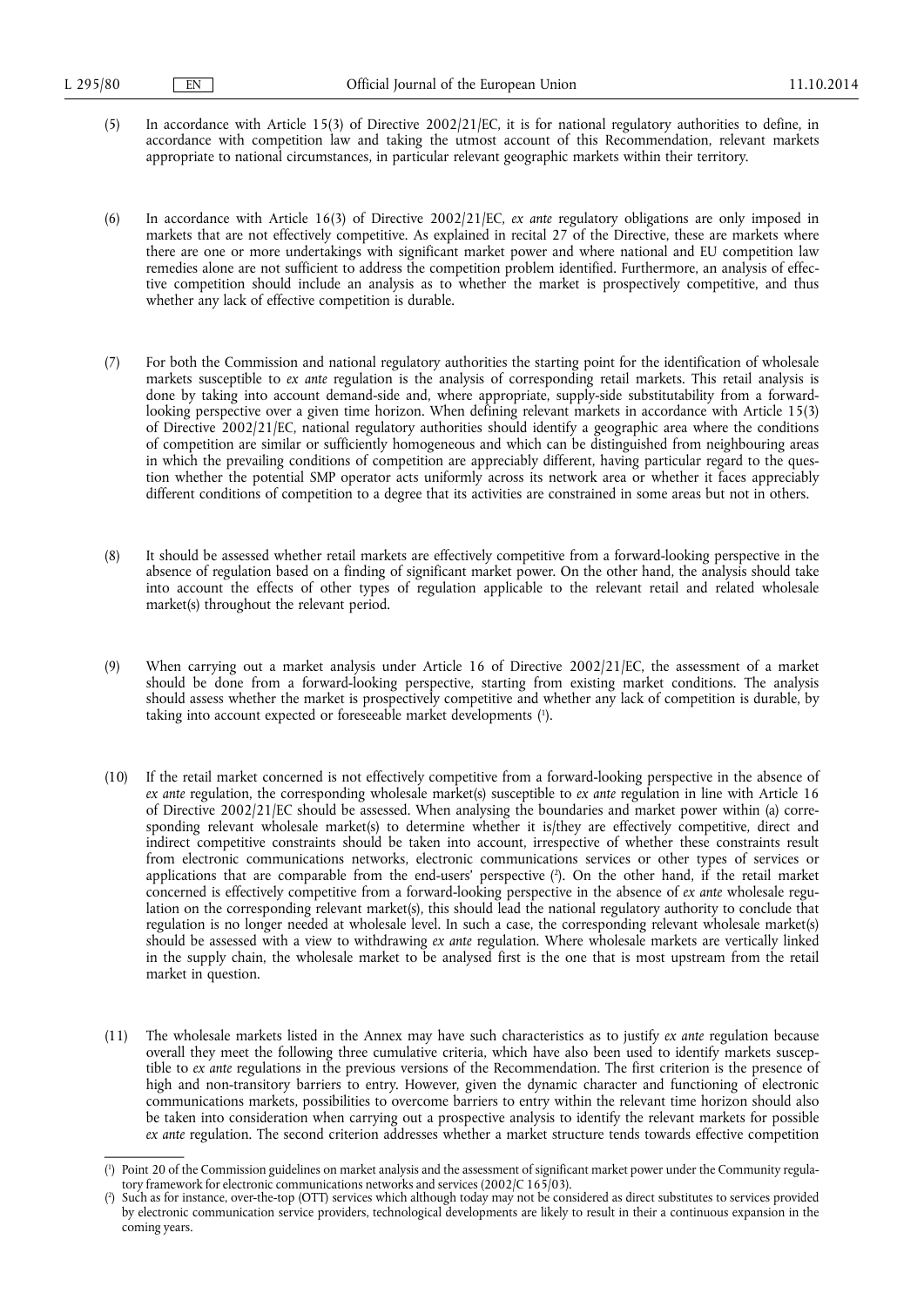within a relevant time horizon. The application of this criterion involves examining the state of infrastructurebased and other competition behind the barriers to entry. The third criterion is that the application of competition law alone would not adequately address the market failure(s) concerned. The main indicators to be considered when assessing the first and second criteria are similar to those examined as part of a forward-looking market analysis to determine the presence of significant market power. In particular, indicators of barriers to entry in the absence of regulation (including the extent of sunk costs), market structure, market performance and market dynamics, including indicators such as market shares and trends, market prices and trends, and the extent and coverage of competing networks or infrastructures.

- (12) As far as the first criterion is concerned, two types of barriers to entry are relevant for the purpose of this Recommendation: structural barriers and legal or regulatory barriers. Structural barriers to entry result from original cost or demand conditions that create asymmetric conditions between incumbents and new entrants impeding or preventing market entry of the latter. For instance, high structural barriers may be found to exist when the market is characterised by absolute cost advantages, substantial economies of scale and/or economies of scope, capacity constraints and high sunk costs. A related structural barrier can also exist where the provision of service requires a network component that cannot be technically duplicated or only duplicated at a cost that makes it uneconomic for competitors.
- (13) Legal or regulatory barriers are not based on economic conditions, but result from legislative, administrative or other measures that have a direct effect on the conditions of entry and/or the positioning of operators in the relevant market. An example of a legal or regulatory barrier impeding or preventing entry into a market is a limit on the number of undertakings that have access to spectrum for the provision of underlying services. Other examples of legal or regulatory barriers are price controls or other price-related measures imposed on undertakings, which affect not only entry but also the positioning of undertakings on the market. Legal or regulatory barriers that are likely to be removed within the relevant time horizon should not normally be deemed to constitute a barrier to entry such as to fulfil the first criterion.
- (14) Barriers to entry may also become less relevant with regard to innovation-driven markets characterised by ongoing technological progress. In such markets, competitive constraints often come from innovative threats from potential competitors that are not currently in the market. In innovation-driven markets, dynamic or longer-term competition can take place among firms that are not necessarily competitors in an existing 'static' market. This Recommendation identifies markets where barriers to entry are expected to persist over a foreseeable period. In assessing whether barriers to entry are likely to persist in the absence of regulation, it is necessary to examine whether the industry has experienced frequent and successful entry and whether entry has been or is likely in the future to be sufficiently immediate and persistent to limit market power. The relevance of barriers to entry will depend, inter alia, on the minimum efficient scale of output and the costs which are sunk.
- (15) Even when a market is characterised by high barriers to entry, other structural factors in that market may entail that the market still tends towards becoming effectively competitive within a relevant time horizon. A tendency towards effective competition implies that the market will either reach the status of effective competition absent *ex ante* regulation within the period of review, or will do so after that period provided clear evidence of positive dynamics in the market is available within the period of review. Market dynamics may for instance be caused by technological developments, or by the convergence of products and markets which may give rise to competitive constraints being exercised between operators active in distinct product markets. This may also be the case in markets with a limited — but sufficient — number of undertakings having diverging cost structures and facing price-elastic market demand. There may also be excess capacity in a market that would normally allow rival firms to expand output very rapidly in response to any price increase. In such markets, market shares may change over time and/or decreasing prices may be observed.
- (16) The third criterion serves to assess the adequacy of corrective measures that can be imposed under competition law to tackle identified persistent market failure(s), in particular given that *ex ante* regulatory obligations may effectively prevent competition law infringements. Competition law interventions are likely to be insufficient where for instance the compliance requirements of an intervention to redress persistent market failure(s) are extensive or where frequent and/or timely intervention is indispensable. Thus, *ex ante* regulation should be considered an appropriate complement to competition law when competition law alone would not adequately address persistent market failure(s) identified.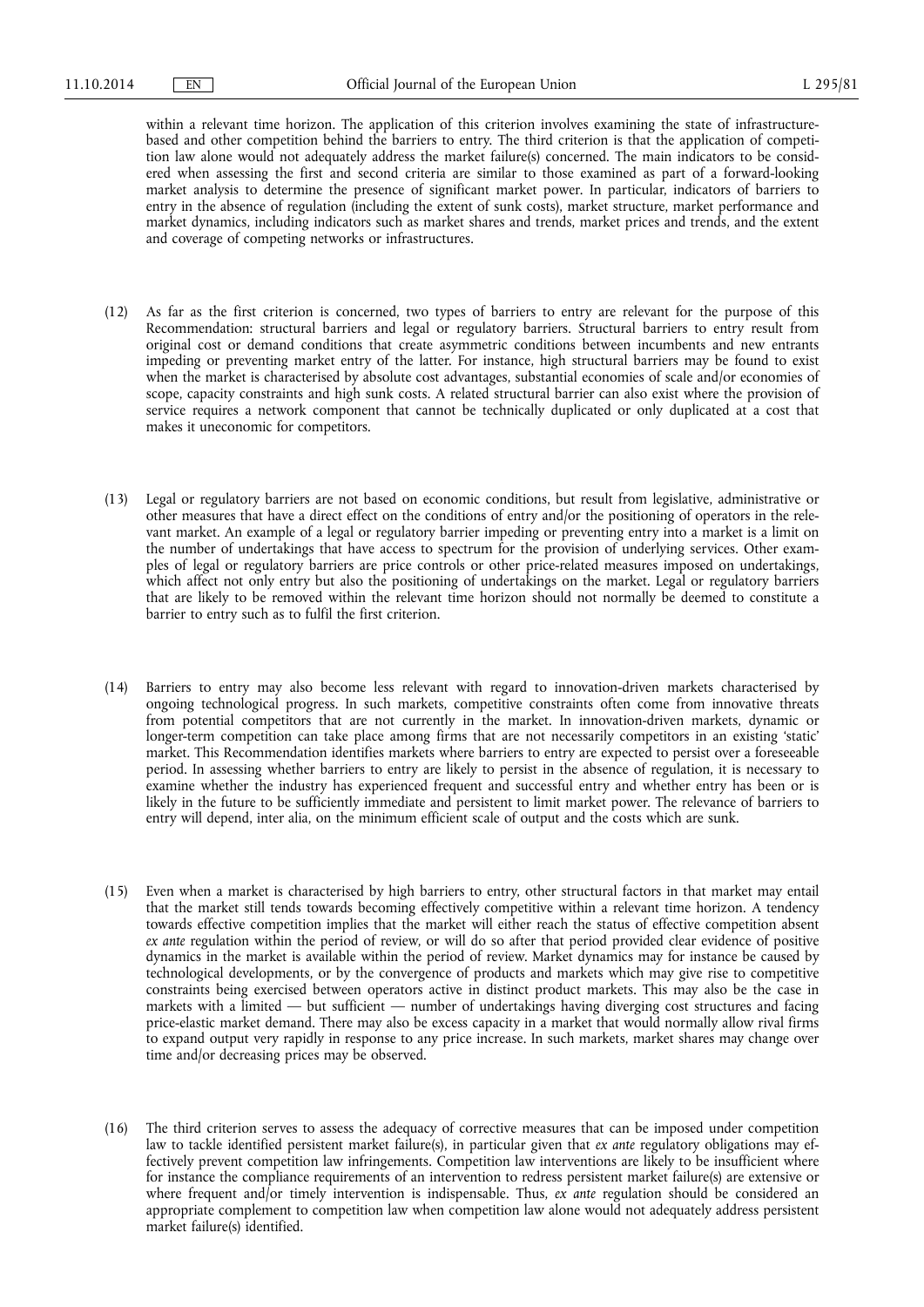- (17) The application of these three cumulative criteria should limit the number of markets within the electronic communications sector where *ex ante* regulatory obligations are imposed and thereby contribute to one of the aims of the regulatory framework, namely to reduce *ex ante* sector-specific rules progressively as competition in the markets develops. Failure to meet any one of the three criteria would indicate that a market should not be identified as susceptible to *ex ante* regulation.
- (18) *Ex ante* regulation imposed at the wholesale level should be considered sufficient to tackle potential competition problems on the related downstream market(s). A downstream market should only be subject to *ex ante* regulation if competition on that market still exhibits significant market power despite the presence of *ex ante* regulation on the related wholesale upstream market(s). Given the advances in competition that have been achieved thanks to regulation, this Recommendation identifies only relevant markets at the wholesale level. It is believed that their regulation can address a lack of effective competition at the wholesale level, which in turn is the cause of identified market failures in the related retail markets. Should a national regulatory authority nonetheless demonstrate that wholesale interventions have been unsuccessful, the relevant retail market may be susceptible to *ex ante* regulation provided that the national regulatory authority has found that the three-criteria test prescribed in this Recommendation is met.
- (19) The markets listed in the Annex have been identified on the basis of the above-mentioned three cumulative criteria. The national regulatory authorities should start from a presumption that, in these markets, the three criteria are met. If, however, a national regulatory authority concludes that, absent regulation at the wholesale level, the retail market(s) as defined display(s) sustainable competition, it should also conclude that *ex ante* regulation is no longer needed at the wholesale level.
- (20) For the markets listed in the Annex, a national regulatory authority may still consider it appropriate, on the basis of specific national circumstances, to conduct its own three-criteria test. A national regulatory authority may conclude that the three-criteria test is or is not met in the national circumstances. If the three-criteria test is not met for a specific market listed in the Recommendation, the NRA should not impose regulatory obligations on that market.
- (21) National regulatory authorities may identify other markets than those listed in this Recommendation and apply the three-criteria test. In particular, if national regulatory authorities, having concluded that a retail market is not effectively competitive absent *ex ante* regulation, intend to regulate the corresponding wholesale market(s), and this/these market(s) is/are not listed in the Recommendation, they should always conduct the three criteria test. In such a case, the wholesale market to be analysed first is the one that is most upstream from the retail market in question in the vertical supply chain. A national regulatory authority should conduct a gradual analysis of the markets that are situated downstream from a regulated upstream input, to determine whether they would be effectively competitive in the presence of regulation upstream, until it reaches the retail market(s).
- (22) National regulatory authorities should also apply the three-criteria test to those markets listed in the Annexes to Commission Recommendation 2003/311/EC ( 1 ) and to Recommendation 2007/879/EC which are no longer listed in the Annex to this Recommendation if they are currently regulated in the light of national circumstances, in order to assess whether, on the basis of such national circumstances, such markets are still susceptible to *ex ante* regulation.
- (23) Newly emerging markets should not be subject to inappropriate *ex ante* regulatory obligations, even if there is a first-mover advantage, in accordance with Directive 2002/21/EC. Newly emerging markets are considered to comprise products or services where, due to their novelty, it is very difficult to predict demand conditions or market entry and supply conditions, and consequently difficult to apply the three-criteria test. The purpose of not subjecting newly emerging markets to inappropriate *ex ante* regulatory obligations is to promote innovation as

<sup>(</sup> 1 ) Commission Recommendation 2003/311/EC of 11 February 2003 on relevant product and service markets within the electronic communications sector susceptible to ex ante regulation in accordance with Directive 2002/21/EC of the European Parliament and of the Council on a common regulatory framework for electronic communication networks and services (OJ L 114, 8.5.2003, p. 45).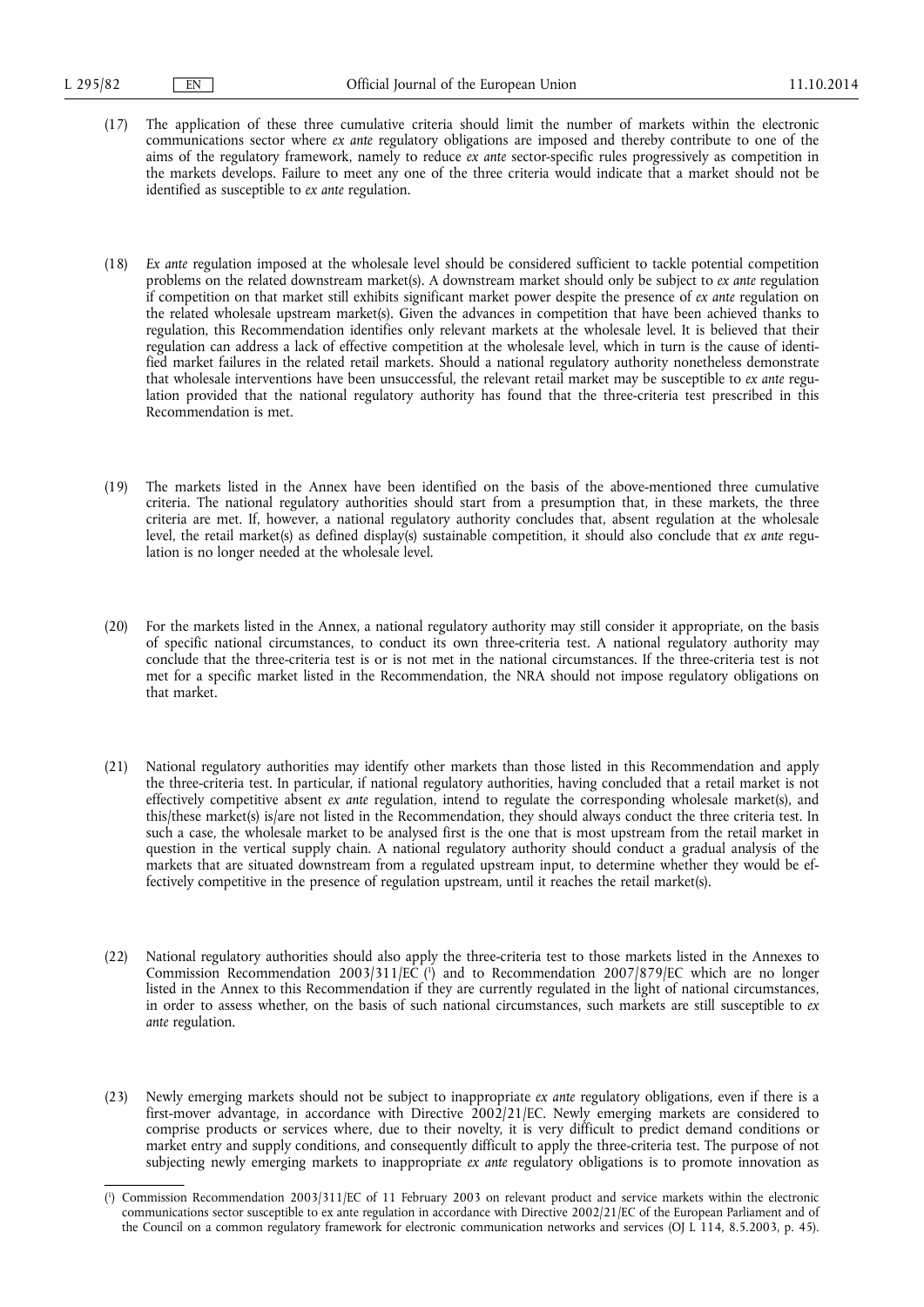required by Article 8 of Directive 2002/21/EC; at the same time, foreclosure of such markets by the leading undertaking should be prevented, as also indicated in the Commission guidelines on market analysis and the assessment of significant market power under the Community regulatory framework for electronic communications networks and services ( 1 ). Incremental upgrades to existing network infrastructure rarely lead to a new or emerging market. The lack of substitutability of a product has to be established from both demand- and supplyside perspectives before it can be concluded that it is not part of an already existing market. The emergence of new retail services may give rise to a new derived wholesale market to the extent that such retail services cannot be provided using existing wholesale products.

- (24) National regulatory authorities shall make accessible the results of the application of the three-criteria test carried out in accordance with this Recommendation and falling within the scope of Article 7(3) of the Directive 2002/21/EC to the Commission, BEREC and other national regulatory authorities. Failure to notify a draft measure which affects trade between Member States as described in recital 38 of Directive 2002/21/EC may result in infringement proceedings being taken against the Member State concerned.
- (25) The markets listed in the Annex to the Recommendation no longer include two markets that were listed in Recommendation 2007/879/EC (markets 1 and 2) as they no longer fulfil the three-criteria test. As there may be a degree of variation across Member States in the pace of the expected or foreseeable market developments which underlie this finding at Union level, specific national circumstances may justify that a national regulatory authority could find that market 1 of Recommendation 2007/879/EC or other retail markets related to market 2 of Recommendation 2007/879/EC are not yet effectively competitive from a forward-looking perspective absent appropriate and proportionate wholesale remedies. National regulatory authorities could thus justify continuing *ex ante* regulatory intervention at wholesale level provided that the three-criteria test is satisfied in the national circumstances for the subsequent review period. The remaining markets of Recommendation 2007/879/EC still warrant *ex ante* regulation, although the boundaries of markets 4, 5 and 6 of Recommendation 2007/879/EC are redefined. National regulatory authorities take into account their national circumstances when delineating these markets.

## HAS ADOPTED THIS RECOMMENDATION:

- 1. In defining relevant markets appropriate to national circumstances in accordance with Article 15(3) of Directive 2002/21/EC, national regulatory authorities should analyse the product and service markets identified in the Annex.
- 2. When identifying markets other than those set out in the Annex, national regulatory authorities should demonstrate, and the Commission will verify, that the following three criteria are cumulatively met:
	- (a) the presence of high and non-transitory structural, legal or regulatory barriers to entry;
	- (b) a market structure which does not tend towards effective competition within the relevant time horizon, having regard to the state of infrastructure-based and other competition behind the barriers to entry;
	- (c) competition law alone is insufficient to adequately address the identified market failure(s).
- 3. When considering that any of the markets set out in the Annex is not susceptible to *ex ante* regulation in the specific national circumstances, national regulatory authorities should demonstrate, and the Commission will verify, that at least one of the three criteria set out in point 2 is not met.
- 4. National regulatory authorities should consider all relevant competitive constraints, irrespective of whether the sources of such constraints are deemed to be electronic communications networks, electronic communications services, or other types of services or applications which are comparable from the perspective of the end-user.

<sup>(</sup> 1 ) Commission Guidelines (OJ C 165, 11.7.2002, p. 6).